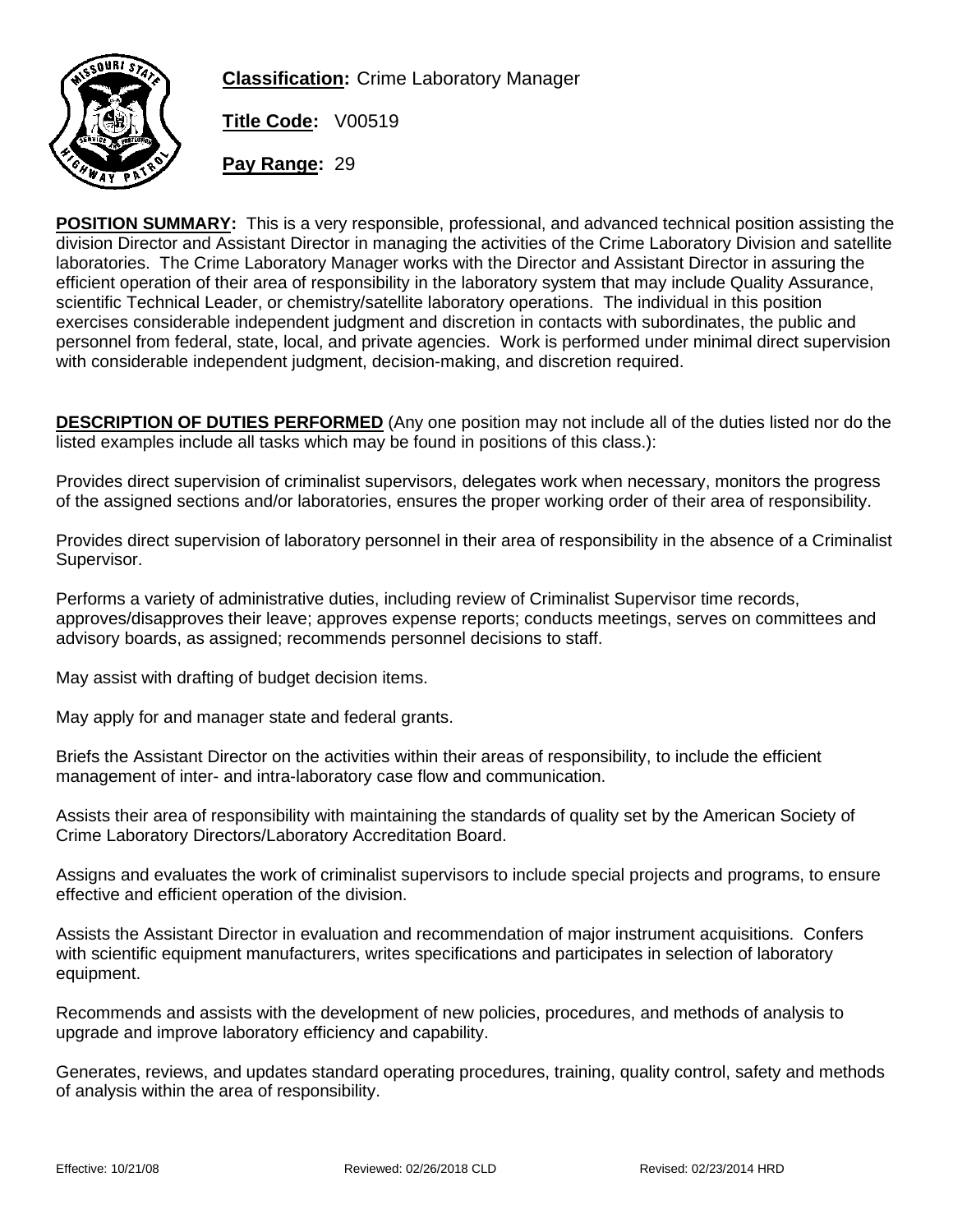## **Classification:** Crime Laboratory Manager **Page 2** Page 2

Attends workshops, meetings, conferences, and seminars to gather and share management and technical information with peers and subordinates.

Educates and participates as a technical advisor for prosecuting attorneys for complex scientific analysis before and during trial proceedings.

May interact with television, radio, or print media personnel reference forensic science informational news issues.

Assists with writing and reviewing draft legislation pertaining to forensic science and related topics.

May perform as scientific Technical Leader within their forensic discipline.

Evaluates subordinate's work performance to determine training needs, strengths and weaknesses to improve performance and establish goals and objectives to promote professional growth.

May travel to satellite laboratories to evaluate processes and procedures, caseloads, and personnel performance.

Performs other related work as assigned.

**REQUIRED KNOWLEDGE, SKILLS, AND ABILITIES:** Thorough knowledge of all areas of the crime laboratory system that relate to the area of responsibility.

Thorough knowledge of federal, state, and local criminal laws relating to the examination of forensic evidence, and the rules of evidence.

Thorough knowledge of the American Society of Crime Laboratory Directors/Laboratory Accreditation Board's Legacy Program and International Program of accreditation.

Extensive knowledge of quality control procedures and the methods used in the scientific analysis of forensic evidence.

Considerable knowledge of Patrol policies, procedures, rules, and regulations.

Considerable knowledge of the principles of supervision.

Ability to work with highly sensitive information in confidence and in a professional manner.

Ability to establish and maintain effective working relationships with subordinates and superiors.

Ability to compile and prepare information for formal presentation to courts of law, peer groups, public entities, training sessions, and legislative groups.

Ability to maintain confidential records and files.

Ability to plan, direct, and evaluate the work of others in a complex, multidimensional organization.

Ability to make reasoned decisions in accordance with the laws, policies, and procedures that are relevant to the work issue or problem.